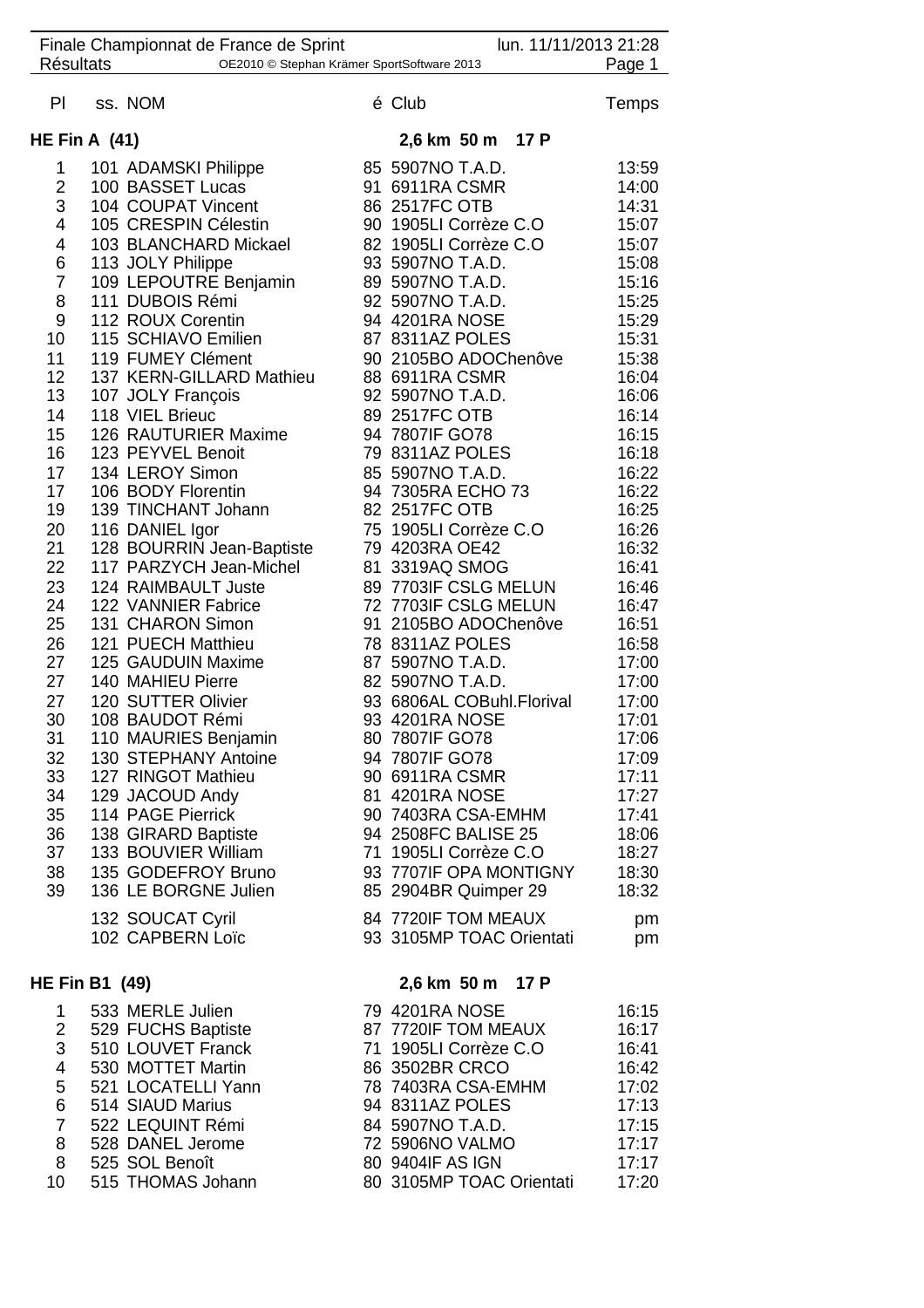|                       | Finale Championnat de France de Sprint     | lun. 11/11/2013 21:28                        |                |
|-----------------------|--------------------------------------------|----------------------------------------------|----------------|
| <b>Résultats</b>      | OE2010 © Stephan Krämer SportSoftware 2013 |                                              | Page 2         |
| PI                    | ss. NOM                                    | é Club                                       | <b>Temps</b>   |
| <b>HE Fin B1 (49)</b> |                                            | 2,6 km 50 m 17 P                             | (suite)        |
| 11                    | 527 CHABANCE Maxime                        | 94 4201RA NOSE                               | 17:24          |
| 12                    | 516 RUIZ Ludovic                           | 80 8105MP BOA Albi                           | 17:25          |
| 12 <sup>°</sup>       | 519 TASSART Romain                         | 94 6208NO B.A                                | 17:25          |
| 14                    | 524 DUPUY Francis                          | 74 8105MP BOA Albi                           | 17:29          |
| 15                    | 534 BEAUDENON Cédric                       | 95 7716IF BALISE 77                          | 17:33          |
| 15<br>17              | 541 ELIAS Pierre                           | 67 1307PR ACA AIX EN PR<br>82 2407AQ POP     | 17:33<br>17:58 |
| 17                    | 512 BLOT Gregory<br>513 CORMIER Stephane   | 82 3705CE COTS                               | 17:58          |
| 19                    | 518 DUDOIGNON Ludovic                      | 71 2604RA C.R.O.C.O                          | 17:59          |
| 20                    | 531 TOUSSAINT Stéphane                     | 70 7703IF CSLG MELUN                         | 18:11          |
| 21                    | 507 DOLCI Mathias                          | 90 6806AL COBuhl.Florival                    | 18:20          |
| 22                    | 535 MITHOUARD Patrick                      | 66 9105IF COLE                               | 18:31          |
| 23                    | 542 DOREMUS Luc                            | 87 8607PC Poitiers CO                        | 18:35          |
| 24                    | 500 BESTEL Thierry                         | 71 9105IF COLE                               | 18:45          |
| 25                    | 536 SANT Guilhem                           | 75 8105MP BOA Albi                           | 18:50          |
| 25                    | 539 LE GOFF Loic                           | 94 6307AU Balise 63                          | 18:50          |
| 27                    | 505 PICARD Vincent                         | 75 3408LR AMSO34                             | 19:05          |
| 28<br>28              | 547 DENAIX Michel<br>546 PRINS Gregory     | 60 7403RA CSA-EMHM<br>78 6208NO B.A          | 19:11<br>19:11 |
| 30                    | 502 JOURDANA Sylvain                       | 94 4705AQ N.O.R.D.                           | 19:35          |
| 31                    | 545 PAGE Philippe                          | 63 6804AL COColmar                           | 19:40          |
| 32                    | 508 PINEAU Laurent                         | 72 5702LO CSAG METZ                          | 19:41          |
| 33                    | 543 DALIBARD Nicolas                       | 74 6804AL COColmar                           | 20:00          |
| 34                    | 506 QUINQUENEL Herve                       | 76 9404IF AS IGN                             | 20:03          |
| 35                    | 540 LEMAIRE Yann-Pierrick                  | 73 7807IF GO78                               | 20:08          |
| 35                    | 548 LACHAUME Patrick                       | 69 5907NO T.A.D.                             | 20:08          |
| 37                    | 501 COLIN Franck                           | 65 6806AL COBuhl.Florival                    | 20:11          |
| 38<br>39              | 509 VINCENT Sébastien                      | 77 8311AZ POLES                              | 20:25          |
| 40                    | 504 DEVRIEUX Robin<br>523 RAUTURIER Benoit | 90 4203RA OE42<br>92 7807IF GO78             | 20:30<br>21:14 |
| 41                    | 544 GRUSELLE Fabien                        | 65 9404IF AS IGN                             | 21:22          |
|                       | 503 POULAIN Joel                           | 59 5909NO GSO                                | pm             |
|                       | 532 GOETTMANN Pierre-Aimé                  | 92 6804AL COColmar                           | pm             |
|                       | 526 GHIBAUDO Nicolas                       | 74 4203RA OE42                               | pm             |
|                       | 520 GILLARD Hugues                         | 64 7716IF BALISE 77                          | disq.          |
| nc                    | 537 DELENNE Pierre                         | 62 1307PR ACA AIX EN PR                      | 18:23          |
|                       | 538 BARTHELEMY Matthieu                    | 82 7004FC V.H.S.O.                           | abs            |
|                       | 511 CHATELON David<br>517 GAINE Francis    | 77 4203RA OE42<br>76 2517FC OTB              | abs<br>abs     |
|                       |                                            |                                              |                |
| <b>HE Fin B2 (48)</b> |                                            | 2,0 km 25 m 14 P                             |                |
| 1                     | 605 ESTELA Olivier                         | 71 1307PR ACA AIX EN PR                      | 13:39          |
| $\overline{2}$        | 604 LAUTRETE Pierre                        | 77 3319AQ SMOG                               | 13:40          |
| 3                     | 610 THURIOT Kévin                          | 83 9502IF ACBeauchamp                        | 14:16          |
| 4                     | 614 PAULY Alexis                           | 69 1705PC CMO                                | 14:18          |
| 5                     | 634 FALCONE Leo                            | 88 1103LR RDPA                               | 14:24          |
| 5<br>$\overline{7}$   | 627 NEGRE ARNAUD<br>611 FARDEL Florent     | 90 3105MP TOAC Orientati<br>89 5907NO T.A.D. | 14:24<br>14:25 |
| 8                     | 607 GIBIAT Xavier                          | 88 8405PR CS PERTUIS                         | 14:56          |
| 8                     | 620 TASTET Xavier                          | 76 4012AQ B.R.O.S                            | 14:56          |
| 10 <sup>°</sup>       | 624 LUTHRINGER Francois                    | 65 8809LO HVO                                | 14:59          |
| 11                    | 600 PAYSSAN Valentin                       | 91 3502BR CRCO                               | 15:18          |

12 622 DUBOIS Philippe 59 7709IF USM/CO 15:26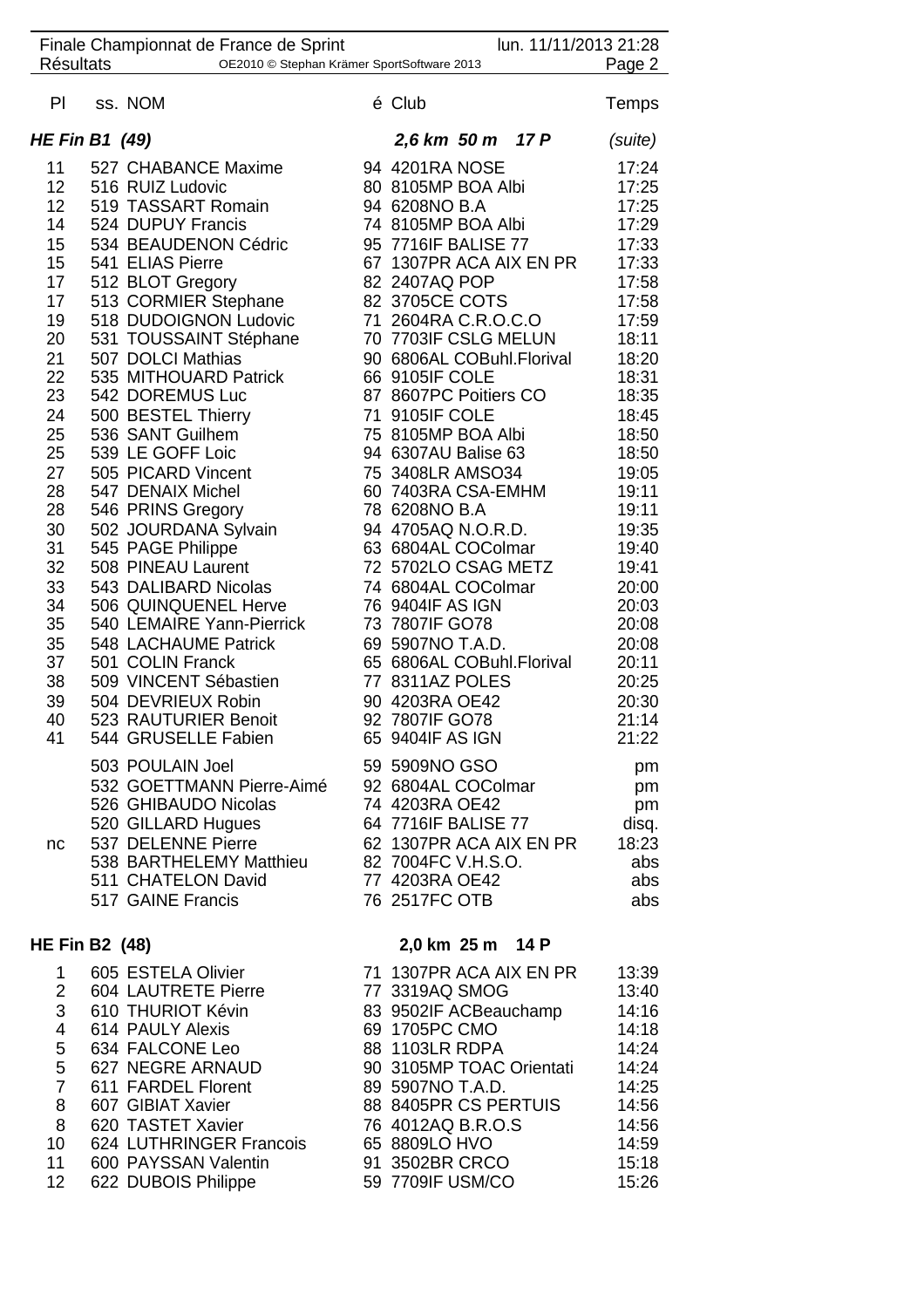| Finale Championnat de France de Sprint<br><b>Résultats</b><br>OE2010 © Stephan Krämer SportSoftware 2013 |  |                                              | lun. 11/11/2013 21:28 |                                               |                |  |
|----------------------------------------------------------------------------------------------------------|--|----------------------------------------------|-----------------------|-----------------------------------------------|----------------|--|
|                                                                                                          |  |                                              |                       |                                               | Page 3         |  |
| PI.                                                                                                      |  | ss. NOM                                      |                       | é Club                                        | Temps          |  |
| <b>HE Fin B2 (48)</b>                                                                                    |  |                                              |                       | 2,0 km 25 m 14 P                              | (suite)        |  |
| 13                                                                                                       |  | 645 LONCHAMPT Loïc                           |                       | 84 2508FC BALISE 25                           | 15:36          |  |
| 14                                                                                                       |  | 603 LAUZIER Cédric                           |                       | 89 4201RA NOSE                                | 15:37          |  |
| 15                                                                                                       |  | 613 VALOIS Laurent                           |                       | 70 3502BR CRCO                                | 15:38          |  |
| 16                                                                                                       |  | 608 STOURM jordan                            |                       | 89 3502BR CRCO                                | 15:41          |  |
| 17                                                                                                       |  | 635 LEFUMAT Thomas                           |                       | 78 3319AQ SMOG                                | 15:45          |  |
| 18                                                                                                       |  | 616 MOUTAULT Pascal                          |                       | 65 3705CE COTS                                | 15:46          |  |
| 19                                                                                                       |  | 601 CHARBONNIER Olivier                      |                       | 74 4203RA OE42                                | 15:59          |  |
| 20                                                                                                       |  | 609 TAMUZS Kristaps                          |                       | 81 6804AL COColmar                            | 16:04          |  |
| 21                                                                                                       |  | 637 RAIMBAULT Philippe                       |                       | 93 7716IF BALISE 77                           | 16:05          |  |
| 22                                                                                                       |  | 625 THEZE Julien                             |                       | 87 4201RA NOSE                                | 16:06          |  |
| 23                                                                                                       |  | 621 BASSET Olivier                           |                       | 63 6911RA CSMR                                | 16:21          |  |
| 24<br>25                                                                                                 |  | 623 FEUGEAS Nicolas<br>632 PINSARD Nicolas   |                       | 72 1905LI Corrèze C.O<br>93 7715IF AS SAMOIS  | 16:37<br>16:51 |  |
| 26                                                                                                       |  | 630 PEAN Bruno                               |                       | 59 3408LR AMSO34                              | 16:52          |  |
| 27                                                                                                       |  | 626 POEDRAS Gwendal                          |                       | 86 5604BR COL                                 | 16:56          |  |
| 27                                                                                                       |  | 628 HAYER Nicolas                            |                       | 77 8607PC Poitiers CO                         | 16:56          |  |
| 29                                                                                                       |  | 606 DAEM Adriaan                             |                       | 75 7807IF GO78                                | 16:58          |  |
| 30                                                                                                       |  | 619 STUCKELBERGER Nicolas                    |                       | 68 8405PR CS PERTUIS                          | 17:16          |  |
| 31                                                                                                       |  | 602 PAGE Quentin                             |                       | 94 1307PR ACA AIX EN PR                       | 17:21          |  |
| 32                                                                                                       |  | 612 HUCTIN Jerome                            |                       | 70 5609BR COPV                                | 17:35          |  |
| 33                                                                                                       |  | 631 MANOPOULOS Patrice                       |                       | 77 1303PR MARCO                               | 17:53          |  |
| 34                                                                                                       |  | 639 VALETTE Laurent                          |                       | 68 6913RA CRAPAHUT                            | 18:00          |  |
| 35                                                                                                       |  | 642 FAVRET Romain                            |                       | 90 7722IF ASSAP 77                            | 18:08          |  |
| 36                                                                                                       |  | 633 DABIN Stephane                           |                       | 73 0615AZ VSAO                                | 18:11          |  |
| 37                                                                                                       |  | 615 CHAMPIGNY Laurent                        |                       | 75 8311AZ POLES                               | 18:21          |  |
| 38                                                                                                       |  | 636 REY Pierre-yves                          |                       | 73 8104MP AOC                                 | 18:37          |  |
| 39                                                                                                       |  | 618 CHASLOT-DENIZE Cedric                    |                       | 74 3319AQ SMOG                                | 18:39          |  |
| 40<br>41                                                                                                 |  | 643 DELHOTAL Christophe<br>629 BEGNY Laurent |                       | 68 1104LR CORBIERES C<br>66 2904BR Quimper 29 | 18:42<br>18:46 |  |
| 42                                                                                                       |  | 644 SUIRE Sébastien                          |                       | 79 1705PC CMO                                 | 18:54          |  |
| 43                                                                                                       |  | 617 HABERKORN Bruno                          |                       | 68 2105BO ADOChenôve                          | 19:04          |  |
| 44                                                                                                       |  | 640 DICKBURT Michel                          |                       | 61 5906NO VALMO                               | 19:09          |  |
| 45                                                                                                       |  | 638 CORBIN Gil                               |                       | 71 2604RA C.R.O.C.O                           | 20:06          |  |
| 46                                                                                                       |  | 641 CAVARROC Jerome                          |                       | 72 1104LR CORBIERES C                         | 20:24          |  |
|                                                                                                          |  | 647 DEPRET Thomas                            |                       | 90 5907NO T.A.D.                              | abs            |  |
|                                                                                                          |  | 646 JEQUEL Yann                              |                       | 47 4403PL NAO                                 | abs            |  |
|                                                                                                          |  |                                              |                       |                                               |                |  |
| <b>DE Fin A (40)</b>                                                                                     |  |                                              |                       | 2,1 km 35 m<br>14 P                           |                |  |
| 1                                                                                                        |  | 2 VERCELLOTTI Léa                            |                       | 89 2517FC OTB                                 | 13:09          |  |
| $\overline{2}$                                                                                           |  | 1 BASSET Isia                                |                       | 93 6911RA CSMR                                | 13:18          |  |
| 3                                                                                                        |  | 3 CHATAING Amélie                            |                       | 86 4201RA NOSE                                | 13:19          |  |
| 4                                                                                                        |  | 6 BEAUVISAGE Lauriane                        |                       | 94 7807IF GO78                                | 13:57          |  |
| 5                                                                                                        |  | 10 KEMP Emily                                |                       | 92 4201RA NOSE                                | 14:02          |  |
| 6                                                                                                        |  | 4 VERCELLOTTI Capucine                       |                       | 85 2517FC OTB                                 | 14:11          |  |
| $\overline{7}$                                                                                           |  | 14 DODIN Céline                              |                       | 79 8809LO HVO                                 | 14:28          |  |
| $\overline{7}$                                                                                           |  | 13 BACKSCHEIDER Emilie                       |                       | 93 6911RA CSMR                                | 14:28          |  |
| 9                                                                                                        |  | 9 D'HARREVILLE Karine                        |                       | 88 8809LO HVO                                 | 14:50          |  |
| 10<br>11                                                                                                 |  | 8 BOUCHET Charlotte<br>23 MERCIER Agnès      |                       | 86 4201RA NOSE<br>82 5907NO T.A.D.            | 14:58<br>15:26 |  |
| 12                                                                                                       |  | 11 CERMAKOVA Kristyna                        |                       | 91 0615AZ VSAO                                | 15:42          |  |
| 13                                                                                                       |  | 15 CHATELON Lucile                           |                       | 79 4203RA OE42                                | 15:56          |  |
| 14                                                                                                       |  | 27 VARRON Stephanie                          |                       | 70 9404IF AS IGN                              | 15:59          |  |
| 15                                                                                                       |  | 5 D'HARREVILLE Mélanie                       |                       | 86 8809LO HVO                                 | 16:15          |  |
|                                                                                                          |  |                                              |                       |                                               |                |  |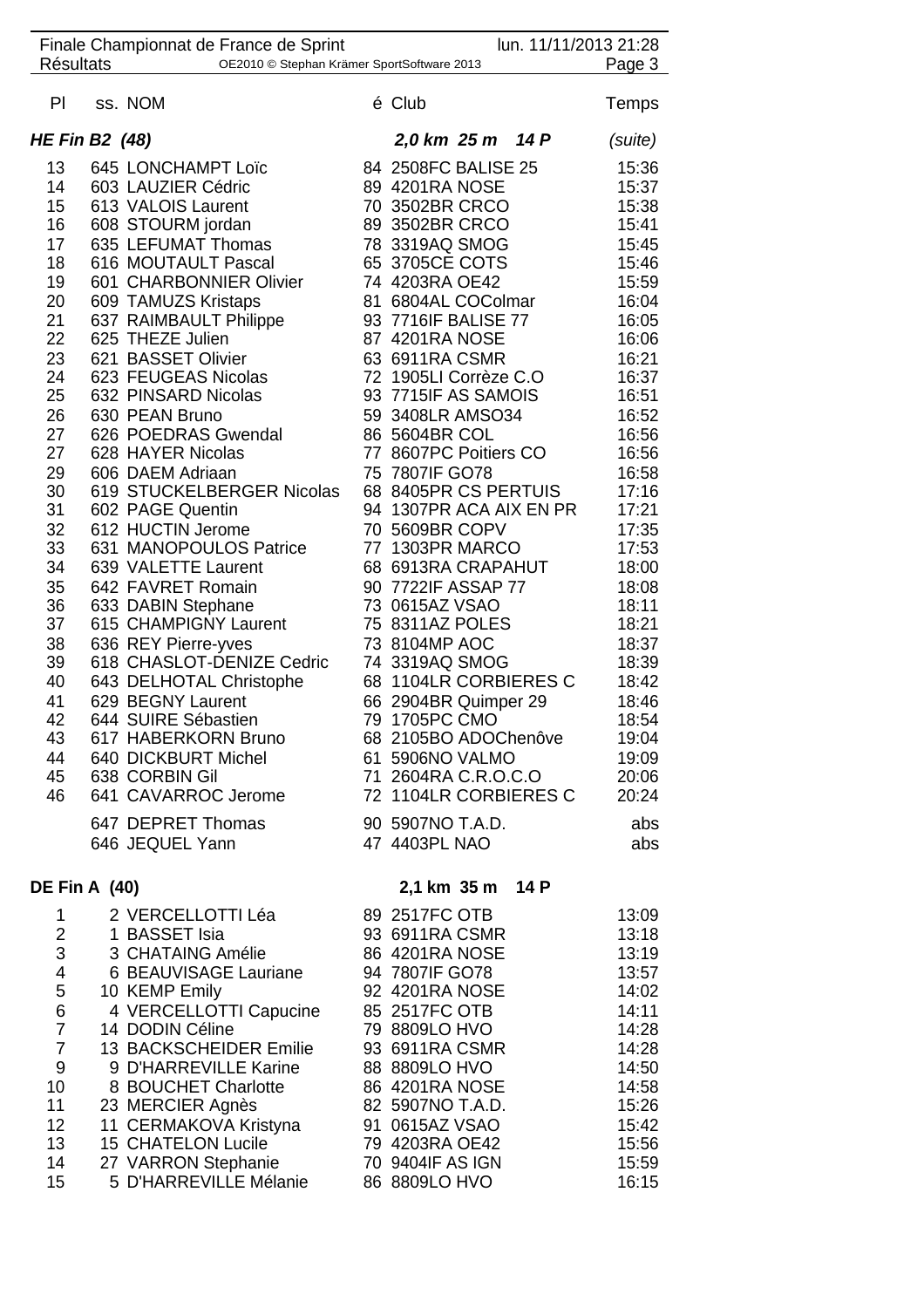| Finale Championnat de France de Sprint |  |                                                  |  | lun. 11/11/2013 21:28                   |                       |                |
|----------------------------------------|--|--------------------------------------------------|--|-----------------------------------------|-----------------------|----------------|
| <b>Résultats</b>                       |  | OE2010 © Stephan Krämer SportSoftware 2013       |  |                                         | Page 4                |                |
| PI                                     |  | ss. NOM                                          |  | é Club                                  |                       | Temps          |
| <b>DE Fin A (40)</b>                   |  |                                                  |  | 2,1 km 35 m 14 P                        |                       | (suite)        |
| 16                                     |  | 21 DESRUMAUX Marie                               |  | 77 5906NO VALMO                         |                       | 16:21          |
| 17                                     |  | 17 LOTERIE Laurine                               |  | 94 5907NO T.A.D.                        |                       | 16:28          |
| 18                                     |  | 26 RAUTURIER Camille                             |  | 91 7807IF GO78                          |                       | 16:29          |
| 19                                     |  | 38 MONTERRAT Amandine                            |  | 91 4203RA OE42                          |                       | 16:37          |
| 20                                     |  | 25 HUEBER Nicole                                 |  | 93 6806AL COBuhl.Florival               |                       | 16:38          |
| 21                                     |  | 16 MARCHEGAY Tiphane                             |  | 93 1905LI Corrèze C.O                   |                       | 17:11          |
| 22                                     |  | 28 OLIVIER Sandra                                |  | 68 7716IF BALISE 77                     |                       | 17:30          |
| 23                                     |  | 40 RAYMONDAUD Lea                                |  | 93 3319AQ SMOG                          |                       | 18:01          |
| 24                                     |  | <b>34 TINCHANT Estelle</b>                       |  | 78 2517FC OTB                           |                       | 18:03          |
| 25                                     |  | 18 MIOTTO Elodie                                 |  | 88 4708AQ V.A.S.C.O.                    |                       | 18:09          |
| 26                                     |  | 31 DESRUMAUX Celine                              |  | 75 5906NO VALMO                         |                       | 18:31          |
| 27                                     |  | <b>30 FONTAINE Helise</b>                        |  | 94 5907NO T.A.D.                        |                       | 18:35          |
| 28                                     |  | 12 HUEBER Diane                                  |  | 90 6806AL COBuhl.Florival               |                       | 18:40          |
| 29                                     |  | 35 SERRAND Hélène                                |  | 68 3105MP TOAC Orientati                |                       | 18:45          |
| 30                                     |  | 24 VALENTIN Emmanuelle                           |  | 74 4709AQ PSNO                          |                       | 18:51          |
| 31                                     |  | 39 BERGER-CAPBERN Valérie                        |  | 62 3105MP TOAC Orientati                |                       | 19:04          |
| 32                                     |  | 20 IZARD Aurelie                                 |  | 82 8105MP BOA Albi                      |                       | 19:33          |
| 33                                     |  | 36 HABERKORN Valérie                             |  | 68 2105BO ADOChenôve                    |                       | 19:37          |
| 34                                     |  | 7 MORLON Marie                                   |  | 67 5702LO CSAG METZ                     |                       | 19:46          |
| 35                                     |  | 22 LEFUMAT Sandra                                |  | 79 3319AQ SMOG                          |                       | 19:49          |
| 36                                     |  | 32 ROULLAUD-ESTANCO Lucil                        |  | 91 1103LR RDPA                          |                       | 20:16          |
| 37                                     |  | 37 RODRIGUEZ Delphine                            |  | 74 4709AQ PSNO                          |                       | 20:50          |
| 38                                     |  | 29 KIRILOV Aurélie                               |  | 81 5906NO VALMO                         |                       | 21:08          |
| 39                                     |  | 33 JACOB Florence                                |  |                                         | 89 8405PR CS PERTUIS  | 21:25          |
|                                        |  | 19 DEFIX Anne-Claire                             |  | 94 4203RA OE42                          |                       | pm             |
| <b>DE Fin B (43)</b>                   |  |                                                  |  | 2,1 km 35 m 14 P                        |                       |                |
| 1                                      |  | 426 COCTEAU Vanessa                              |  | 80 2508FC BALISE 25                     |                       | 15:54          |
| 2                                      |  | 400 WYMER Isabelle                               |  | 68 2508FC BALISE 25                     |                       | 16:41          |
| 3                                      |  | 408 ROYER Aurore                                 |  | 85 4201RA NOSE                          |                       | 17:22          |
| 4                                      |  | 416 RUIZ Celine                                  |  | 78 8105MP BOA Albi                      |                       | 17:25          |
| 5                                      |  | 409 PETINON Christine                            |  | 70 2301LI CRO2                          |                       | 17:44          |
| 6                                      |  | 417 MIAILHE Pascale                              |  | 71 8404PR OPA                           |                       | 18:01          |
| $\overline{7}$                         |  | 404 ROULLEAUX Noemie                             |  | 94 9105IF COLE                          |                       | 18:31          |
| 8                                      |  | 432 DUDOIGNON Jocelyne                           |  | 68 2604RA C.R.O.C.O                     |                       | 18:37          |
| 9                                      |  | 402 BARRAL Anne                                  |  | 77 1303PR MARCO                         |                       | 18:47          |
| 10                                     |  | 420 ROBYN Laurence                               |  | 68 5906NO VALMO                         |                       | 18:57          |
| 11                                     |  | 401 GRESSET-BOURGEOIS Ma                         |  | 87 3105MP TOAC Orientati                |                       | 19:05          |
| 12 <sub>2</sub>                        |  | 412 LAROCHE Maroussia                            |  |                                         | 71 4504CE ASCO ORLEAN | 19:11          |
| 13 <sup>°</sup>                        |  | 421 VADUREL Pauline                              |  | 91 5907NO T.A.D.                        |                       | 19:13          |
| 14                                     |  | 424 JOLIVEAU Elodie                              |  | 87 7720IF TOM MEAUX                     |                       | 19:16          |
| 15 <sub>1</sub>                        |  | 403 BOUCHAN Estelle                              |  | 94 2517FC OTB                           |                       | 19:28          |
| 16                                     |  | 405 MONJAUZE Marion                              |  | 84 8311AZ POLES                         |                       | 19:36          |
| 17                                     |  | 410 BRUNDU-LEMAIRE Sarah<br>411 REMOUET M-Pierre |  | 75 7807IF GO78                          |                       | 19:43          |
| 18<br>19                               |  | 406 PICAZO Sophie                                |  | 64 8311AZ POLES<br>65 8405PR CS PERTUIS |                       | 19:53<br>20:25 |
| 20                                     |  | 430 BESTEL Florence                              |  | 70 9105IF COLE                          |                       | 20:38          |
| 21                                     |  | 407 OLIGO Virginie                               |  | 62 5604BR COL                           |                       | 20:50          |
| 22                                     |  | 413 BOUYGUES Laetitia                            |  | 77 3308AQ SAGC CESTAS                   |                       | 21:08          |
| 23                                     |  | 422 CHEVALIER Caroline                           |  | 78 8702LI ORIENTATION 8                 |                       | 21:15          |
| 24                                     |  | 439 LAPEYRE Frederique                           |  | 62 1905LI Corrèze C.O                   |                       | 21:20          |
| 25                                     |  | 427 BEAUMARD BOCQUEL Line 73 1705PC CMO          |  |                                         |                       | 21:35          |
| 26                                     |  | 428 VILLETTE Emeline                             |  | 79 7719IF ERCO                          |                       | 21:47          |
|                                        |  |                                                  |  |                                         |                       |                |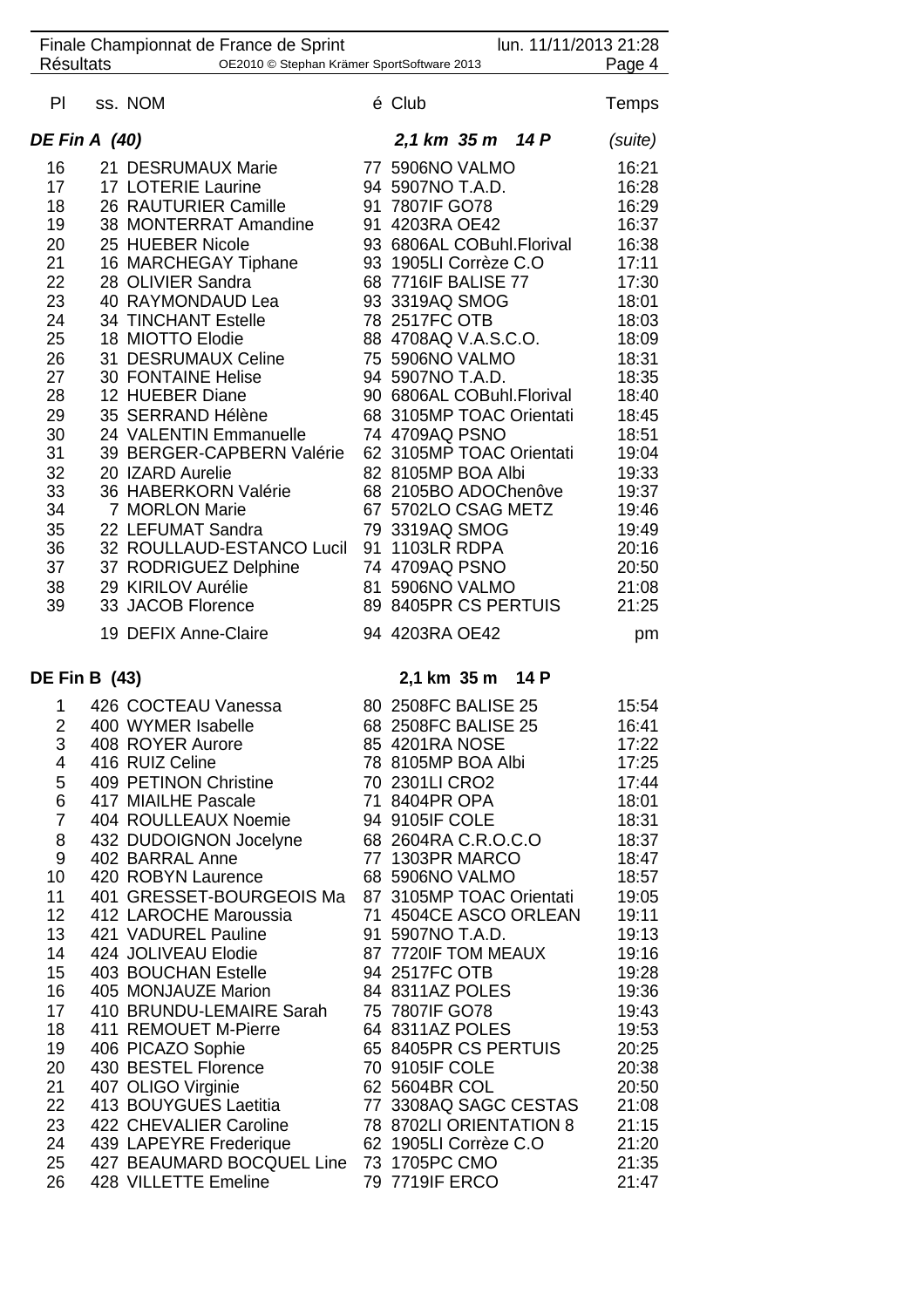|                       | Finale Championnat de France de Sprint     | lun. 11/11/2013 21:28                     |                |
|-----------------------|--------------------------------------------|-------------------------------------------|----------------|
| <b>Résultats</b>      | OE2010 © Stephan Krämer SportSoftware 2013 |                                           | Page 5         |
| PI.                   | ss. NOM                                    | é Club                                    | Temps          |
| <b>DE Fin B (43)</b>  |                                            | 2,1 km 35 m 14 P                          | (suite)        |
| 27                    | 414 CHARDOT Julia                          | 94 7807IF GO78                            | 22:00          |
| 28                    | 440 BONDIVENNE Marie                       | 66 6408AQ COOL                            | 22:05          |
| 29                    | 423 CROENNE Marielle                       | 70 0308AU AVCC                            | 22:15          |
| 30                    | 429 LE CAM Muriel                          | 70 3502BR CRCO                            | 22:17          |
| 31                    | 418 DELHOTAL Valerie                       | 68 1104LR CORBIERES C                     | 22:33          |
| 32 <sub>2</sub>       | 415 BERJOAN Claudie                        | 55 3408LR AMSO34                          | 22:38          |
| 33                    | 419 DECARPIGNY Gwladys                     | 80 5907NO T.A.D.                          | 23:02          |
| 34                    | 431 CONIEL Anne                            | 69 5604BR COL                             | 23:53          |
| 35                    | 441 PEAN Anne Sophie                       | 93 3408LR AMSO34                          | 24:00          |
| 36                    | 434 TERRILLON M-Therese                    | 60 4012AQ B.R.O.S                         | 24:17          |
| 37                    | 442 GROSSE Sandrine                        | 69 8405PR CS PERTUIS                      | 24:23          |
| 38                    | 433 ARNAULT KATY                           | 74 7905PC NACO 79                         | 24:33          |
| 39                    | 425 DE MINIAC Gwenola                      | 75 3408LR AMSO34                          | 24:51          |
| 40                    | 435 GIRE Camille                           | 57 7707IF OPA MONTIGNY                    | 25:32          |
|                       |                                            |                                           |                |
|                       | 436 SEGUINOT Emilie                        | 90 0801CA OSCM                            | abs            |
|                       | 437 KROL Helene                            | 79 1307PR ACA AIX EN PR                   | abs            |
|                       | 438 OBSTETAR Perrine                       | 90 3913FC O'JURA                          | abs            |
| <b>JH Fin A (21)</b>  |                                            | 2,2 km 35 m 16 P                          |                |
|                       | 304 DELENNE Adrien                         | 96 1307PR ACA AIX EN PR                   | 11:43          |
| 1<br>$2^{\circ}$      | 302 RAUTURIER Quentin                      | 96 7807IF GO78                            | 12:20          |
| $\overline{2}$        | 301 TOULIER--ANCIAN Lucas                  | 96 6913RA CRAPAHUT                        | 12:20          |
| 4                     | 303 PERRIN Arnaud                          | 96 4201RA NOSE                            | 12:27          |
| 5                     | 306 PERRIN Mathieu                         | 98 4201RA NOSE                            | 12:42          |
| 6                     | 309 HALTZ Louis                            | 97 5907NO T.A.D.                          | 13:12          |
| $\overline{7}$        | 311 GUENIN Antoine                         | 98 5116CA ASO Sillery                     | 13:15          |
| 8                     | 312 DELENNE William                        | 96 1307PR ACA AIX EN PR                   | 13:24          |
| 8                     | 317 RINGOT Paul                            | 97 6911RA CSMR                            | 13:24          |
| 10                    | 310 ROUX Fleury                            | 97 4201RA NOSE                            | 13:34          |
| 11                    | 320 RAMBLIERE Théo                         | 96 4601MP FINO46                          | 13:39          |
| 12 <sub>2</sub>       | 313 MADEC-GUILLOT Théo                     | 96 2105BO ADOChenôve                      | 13:49          |
|                       |                                            | 96 7709IF USM/CO                          |                |
| 13 <sup>°</sup><br>14 | 316 ESTIVAL Thierry<br>307 BASSET Marian   | 96 6911RA CSMR                            | 13:50          |
| 15 <sub>15</sub>      | 305 ERBLAND Thibault                       |                                           | 14:23<br>14:27 |
|                       |                                            | 97 9105IF COLE                            |                |
| 16<br>17              | 308 ERBLAND Pierre                         | 99 9105IF COLE<br>00 1307PR ACA AIX EN PR | 14:35<br>15:23 |
| 18                    | 318 ELIAS Guilhem<br>314 LAVILLE Julien    | 97 1307PR ACA AIX EN PR                   | 15:26          |
|                       |                                            |                                           |                |
|                       | 315 ROGER Aymeric                          | 96 7807IF GO78                            | pm             |
|                       | 300 MARTY Loïc                             | 95 4601MP FINO46                          | pm             |
|                       | 319 APOSTOL Victor                         | 96 4201RA NOSE                            | pm             |
| <b>JH Fin B (40)</b>  |                                            | 2,2 km 35 m 16 P                          |                |
| 1                     | 839 MARTINEZ Pierre                        | 97 4012AQ B.R.O.S                         | 13:07          |
| $\overline{2}$        | 809 JANAND Pierre-Louis                    | 96 2508FC BALISE 25                       | 13:17          |
| 3                     | 807 WOLZ Aymeric                           | 98 2508FC BALISE 25                       | 13:27          |
| 4                     | 824 HANAUER Sébastien                      | 96 6806AL COBuhl.Florival                 | 13:32          |
| 5                     | 800 DERIAZ Samson                          | 97 2105BO ADOChenôve                      | 14:07          |
| 6                     | 802 CHABANCE Thomas                        | 96 4201RA NOSE                            | 14:17          |
| $\overline{7}$        | 806 BOUCHAN Jérôme                         | 96 9006FC RAMBO                           | 14:28          |
| 8                     | 812 KORAL Alexis                           | 97 5907NO T.A.D.                          | 14:29          |
| 9                     | 819 DOTT Anathael                          | 98 6806AL COBuhl.Florival                 | 14:38          |
| 10                    | 816 SIAUD Ulysse                           | 96 8311AZ POLES                           | 14:45          |
|                       |                                            |                                           |                |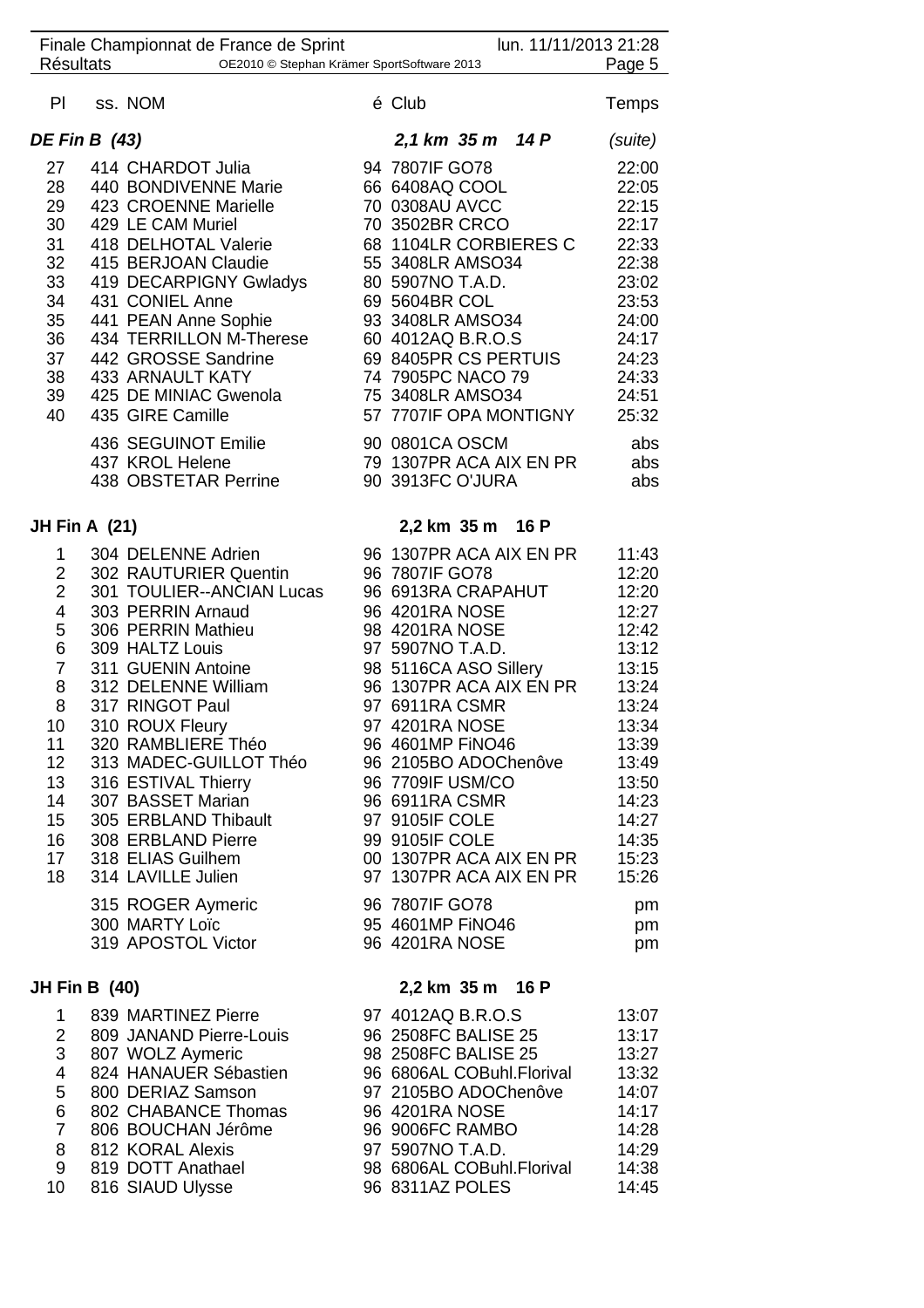|                                  |                      | Finale Championnat de France de Sprint                                                                                                                       |  |                                                                                                                                        | lun. 11/11/2013 21:28 |                                            |
|----------------------------------|----------------------|--------------------------------------------------------------------------------------------------------------------------------------------------------------|--|----------------------------------------------------------------------------------------------------------------------------------------|-----------------------|--------------------------------------------|
| Résultats                        |                      | OE2010 © Stephan Krämer SportSoftware 2013                                                                                                                   |  |                                                                                                                                        |                       | Page 6                                     |
| PI                               |                      | ss. NOM                                                                                                                                                      |  | é Club                                                                                                                                 |                       | Temps                                      |
|                                  | <b>JH Fin B</b> (40) |                                                                                                                                                              |  | 2,2 km 35 m 16 P                                                                                                                       |                       | (suite)                                    |
| 10                               |                      | 810 VOLPATO Augustin                                                                                                                                         |  | 96 4709AQ PSNO                                                                                                                         |                       | 14:45                                      |
| 12                               |                      | 817 SOGNO Martin                                                                                                                                             |  | 97 1307PR ACA AIX EN PR                                                                                                                |                       | 14:48                                      |
| 13                               |                      | 814 CAVARROC Hugo                                                                                                                                            |  | 98 1104LR CORBIERES C                                                                                                                  |                       | 14:52                                      |
| 14                               |                      | 835 DUPOUY Hugo                                                                                                                                              |  | 99 4012AQ B.R.O.S                                                                                                                      |                       | 14:57                                      |
| 15                               |                      | 813 SERRANO Mickael                                                                                                                                          |  | 96 8104MP AOC                                                                                                                          |                       | 15:07                                      |
| 16                               |                      | 818 BERGEGERE Clément                                                                                                                                        |  | 97 8405PR CS PERTUIS                                                                                                                   |                       | 15:12                                      |
| 17                               |                      | 826 GOETTMANN Thomas                                                                                                                                         |  | 95 6804AL COColmar                                                                                                                     |                       | 15:18                                      |
| 18                               |                      | 825 HABERKORN Guilhem                                                                                                                                        |  | 00 2105BO ADOChenôve                                                                                                                   |                       | 15:24                                      |
| 19                               |                      | 832 BERGER Maxime                                                                                                                                            |  | 96 1705PC CMO                                                                                                                          |                       | 15:48                                      |
| 20                               |                      | 827 CLERTON Anthony                                                                                                                                          |  | 96 1705PC CMO                                                                                                                          |                       | 16:19                                      |
| 21                               |                      | 811 DREANO Benjamin                                                                                                                                          |  | 97 9105IF COLE                                                                                                                         |                       | 16:20                                      |
| 22<br>23                         |                      | 828 BLAISE Mael<br>803 VERGNAUD Alexandre                                                                                                                    |  | 00 3502BR CRCO<br>99 8702LI ORIENTATION 8                                                                                              |                       | 16:28<br>16:30                             |
| 24                               |                      | 804 DELCUSE Sébastien                                                                                                                                        |  | 95 6205NO O <sup>2</sup>                                                                                                               |                       | 16:40                                      |
| 25                               |                      | 831 LELOCH Theau                                                                                                                                             |  | 99 4705AQ N.O.R.D.                                                                                                                     |                       | 16:41                                      |
| 26                               |                      | 821 POULAIN Gael                                                                                                                                             |  | 97 5909NO GSO                                                                                                                          |                       | 16:43                                      |
| 27                               |                      | 815 THOUVENIN Lucas                                                                                                                                          |  | 96 5407LO SO Luneville                                                                                                                 |                       | 16:55                                      |
| 28                               |                      | 823 GRANIER Quentin                                                                                                                                          |  | 96 8104MP AOC                                                                                                                          |                       | 17:36                                      |
| 29                               |                      | 830 TANGUY Leo                                                                                                                                               |  | 98 3502BR CRCO                                                                                                                         |                       | 18:33                                      |
| 30                               |                      | 820 POURRE Jeremi                                                                                                                                            |  | 98 2508FC BALISE 25                                                                                                                    |                       | 20:21                                      |
| 31                               |                      | 834 DELHOTAL Nathan                                                                                                                                          |  | 96 1104LR CORBIERES C                                                                                                                  |                       | 20:30                                      |
| 31                               |                      | 829 DERIAZ Roméo                                                                                                                                             |  | 00 2105BO ADOChenôve                                                                                                                   |                       | 20:30                                      |
| 33                               |                      | 805 LEGRAND Timothée                                                                                                                                         |  | 97 7707IF OPA MONTIGNY                                                                                                                 |                       | 20:55                                      |
|                                  |                      | 801 BONNAVEIRA Fabien<br>833 BOURAUX Léopold<br>808 BATTISTA Clement<br>837 RIO Nicolas<br>836 CHATELAIN Grégoire<br>838 PINSARD Florian<br>822 RADONDY Théo |  | 97 6911RA CSMR<br>97 2517FC OTB<br>98 3308AQ SAGC CESTAS<br>95 4203RA OE42<br>96 2517FC OTB<br>96 7715IF AS SAMOIS<br>97 5907NO T.A.D. |                       | pm<br>pm<br>pm<br>abs<br>abs<br>abs<br>abs |
| <b>JD Fin A (21)</b>             |                      |                                                                                                                                                              |  | 1,7 km 25 m 14 P                                                                                                                       |                       |                                            |
| 1                                |                      | 201 HANAUER Florence                                                                                                                                         |  | 98 6806AL COBuhl.Florival                                                                                                              |                       | 13:30                                      |
|                                  |                      | 2 202 HUMMEL-AZAIS Margaux                                                                                                                                   |  | 95 2517FC OTB                                                                                                                          |                       | 14:20                                      |
|                                  |                      | 3 213 LENOBLE Lou                                                                                                                                            |  | 98 6208NO B.A                                                                                                                          |                       | 14:29                                      |
| 4                                |                      | 203 HABERKORN Chloé                                                                                                                                          |  | 96 2105BO ADOChenôve                                                                                                                   |                       | 14:37                                      |
| 5                                |                      | 218 BASSET Juliette                                                                                                                                          |  | 98 6911RA CSMR                                                                                                                         |                       | 14:47                                      |
| 6                                |                      | 204 GUILLEMET Océane                                                                                                                                         |  | 97 3318AQ ASM CO                                                                                                                       |                       | 14:48                                      |
| $\overline{7}$<br>$\overline{7}$ |                      | 210 VALETTE Marion<br>209 DUDOIGNON Chloé                                                                                                                    |  | 97 6913RA CRAPAHUT<br>98 2605RA VSO                                                                                                    |                       | 14:57<br>14:57                             |
| 9                                |                      | 215 DELENNE Camilla                                                                                                                                          |  | 97 1307PR ACA AIX EN PR                                                                                                                |                       | 15:29                                      |
| 10                               |                      | 206 GIRARD Lucille                                                                                                                                           |  | 96 3705CE COTS                                                                                                                         |                       | 15:36                                      |
| 11                               |                      | 207 DROIN Solène                                                                                                                                             |  | 97 4201RA NOSE                                                                                                                         |                       | 15:39                                      |
| 12 <sub>2</sub>                  |                      | 214 BASSET Fiona                                                                                                                                             |  | 96 6911RA CSMR                                                                                                                         |                       | 15:44                                      |
| 13                               |                      | 211 BONDIVENNE Perrine                                                                                                                                       |  | 96 6408AQ COOL                                                                                                                         |                       | 16:01                                      |
| 14                               |                      | 217 CORBIN Emma                                                                                                                                              |  | 98 2604RA C.R.O.C.O                                                                                                                    |                       | 16:07                                      |
| 15                               |                      | 212 DUQUENNE Audrey                                                                                                                                          |  | 96 5907NO T.A.D.                                                                                                                       |                       | 16:15                                      |
| 16                               |                      | 216 RIVOLLIER Isaline                                                                                                                                        |  | 96 4201RA NOSE                                                                                                                         |                       | 16:23                                      |
| 17                               |                      | 205 FOLTZER Cécile                                                                                                                                           |  | 97 2517FC OTB                                                                                                                          |                       | 16:41                                      |
| 18<br>19                         |                      | 219 CHARDOT Marion<br>220 DEVRIEUX Naïs                                                                                                                      |  | 96 7807IF GO78<br>95 4203RA OE42                                                                                                       |                       | 18:09                                      |
|                                  |                      |                                                                                                                                                              |  |                                                                                                                                        |                       | 19:16                                      |
|                                  |                      | 200 BEAUVIR Maëlle<br>208 MARTIN Agathe                                                                                                                      |  | 97 3502BR CRCO<br>98 2508FC BALISE 25                                                                                                  |                       | pm<br>pm                                   |